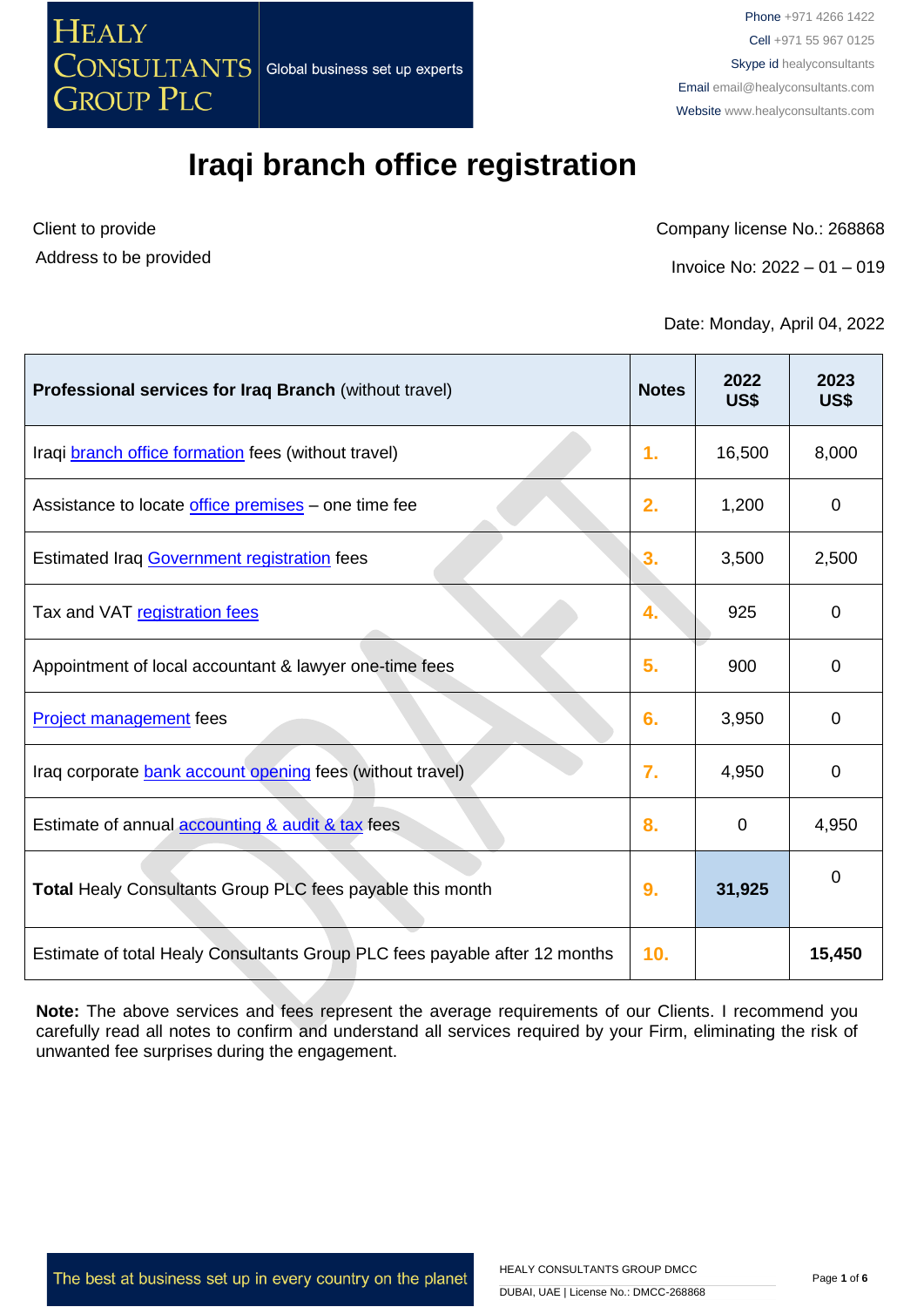

*Notes to invoice above*

All [engagement fees](http://www.healyconsultants.com/company-registration-fees/) (click link) are agreed and paid up front and agree to the fees published on our country web pages. Consequently, there are no hidden fees or surprises or ambushes throughout the engagement. All engagement deadlines are agreed up front in the form of [a detailed project plan,](http://www.healyconsultants.com/index-important-links/example-project-plan/) mapping out deliverables by week throughout the engagement term.

**Iraqi branch office registration** 

Every second day during the engagement, we email our Client a [detailed email engagement status update.](http://www.healyconsultants.com/index-important-links/weekly-engagement-status-email/) Our Client is immediately informed of engagement problems together with solutions. Your dedicated engagement manager is reachable by phone, skype, live chat and email and will communicate in your preferred language.

- 2. Before branch registration is complete, the Iraqi Government must review and approve a lease agreement for office premises. This one-time fee includes the time taken to **i)** secure a Iraqi virtual office address i**i)** negotiate the best lease terms and rental on behalf of our Client. The monthly rental fees will be paid directly to the landlord. Independently of Healy Consultants Group PLC. An estimate of virtual office address monthly fees of US\$3,600 in Basra or US\$4,200 in Baghdad. These virtual offices cannot house any employees and only utilised for the purposes of branch registration. If our Client wishes to house staff in an office, a physical office space must be leased. My Firm will help your Firm find physical office premises. Additional fees apply;
- 3. This fee is an estimate of government costs payable during your Firm's engagement. All government fee payments will be supported by original receipts and invoices. Examples of government costs include **i)** reservation of the branch name with [Baghdad Chamber of Commerce](http://www.baghdadchamber.com/) **ii)** filing a registration application at the companies registry **iii)** obtaining the manager's tax clearance and **iv)** obtaining the branch registration certificate from the companies registry at the [Ministry of Trade.](http://www.mot.gov.iq/) Following engagement completion, Healy Consultants Group PLC will refund our Client any excess funds received over actual Government costs paid.
- 4. In accordance with Iraqi Tax Law, Healy Consultants Group will assist your Iraqi branch register the foreign branch for corporate tax and VAT at the [General Commission of Tax](http://tax.mof.gov.iq/) (GCT).
- 5. In accordance with Iraqi Company Law and during the branch registration process, each Iraqi entity must appoint a local [legal advisor](https://ulf-iraq.com/wp-content/uploads/2021/04/Iraqi-bar-association_administrative-order_11-04-2021_English.pdf) and local chartered accountant. As always, Healy Consultants Group PLC will aggressively and skillfully negotiate with the Iraqi Government to secure a waiver from this statutory requirement. If the Iraqi Government insists on the appointment of local lawyers and accountants, our onetime fee of US\$1,200 applies, to appoint quality professionals;

Independent of Healy Consultants Group PLC, the monthly lawyers and accountants fee thereafter is payable directly to the appointees. Our estimate of monthly fees is US\$1,000 per month per appointment, thus a total of US\$24,000 per annum for both appointees. If our Client's Iraqi entity is dormant for the first 6 months from registration, Healy Consultants Group local lawyer and chartered accountant monthly fees will be waived. If our Client requires accounting or legal support after the entity becomes active, Healy Consultants Group inhouse Accounting and Tax Department will project manage the same. Additional fees will apply.

The best at business set up in every country on the planet





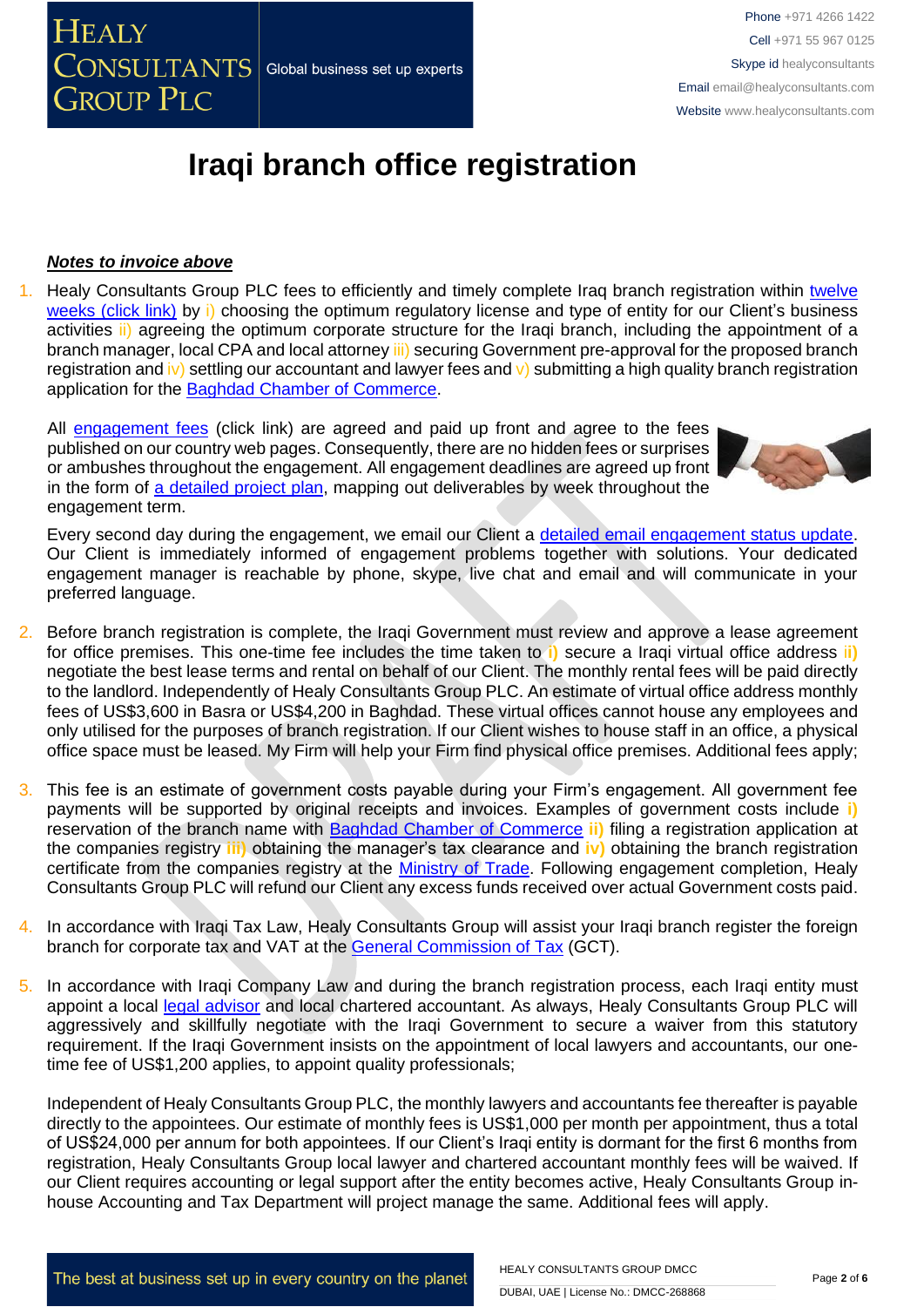

6. Over the coming months and without bank signatory travel, Healy Consultants Group PLC will secure multicurrency corporate bank account numbers for our Client's Iraqi branch. From the moment a complete quality corporate bank account opening application is submitted to the Iraqi banks, it will take on average *two months* to secure corporate bank approval. While in most cases we can secure corporate bank account numbers without our Client's travel to the bank branch, some Iraqi banks may demand **i)** appointment of a local or resident bank signatory or **ii)** the foreign branch manager to travel to the bank branch. When travel is unavoidable, we refund US\$950 to our Client. In addition, should the Iraqi bank demand the foreign bank signatory secure an Iraqi work permit/employment visa, Healy Consultants Group will temporarily appoint a professional, passive nominee Iraqi manager as sole bank signatory, until our Client's preferred employee secures the Iraqi employment visa. Additional fees will apply for this service.

Iraqi multi-currency corporate bank account opening is the most challenging part of the engagement. Consequently, we apply our *guaranteed bank account approval or your Money Back policy*. To maximise the probability of successful multi-currency corporate bank account approvals Healy Consultants Group PLC will:

- prepare a quality business plan, including expected inflow and outflow of funds for the first 12 months;
- ✓ contact multiple banks to secure their written confirmation, welcoming a formal application from our Client's business;
- weekly negotiate and aggressively follow up with the bank relationship managers to ensure a timely corporate bank account approval;

To minimise engagement surprises and align all parties' expectations, I recommend you read [this web page.](https://www.healyconsultants.com/multi-currency-corporate-bank-account/)

- 7. Healy Consultants Group PLC project management fees relate to time and resources dedicated to:
	- thoroughly research and plan Iraq business set up for our Clients specific business.
	- ✓ devise strategies to **i)** minimise total engagement period and **ii)** complete the engagement without travel.
	- collate and supervise the legalisation and attestation and translation of Client documents.
	- weekly detailed engagement [status updates](http://www.healyconsultants.com/index-important-links/weekly-engagement-status-email/) to our Client and weekly Friday conference calls.
	- ensure our Client complies with local regulations and legally owns and controls the new entity.
	- ascertain the specific accounting, tax, legal and compliance considerations.
	- find solutions to [challenges that occur](http://www.healyconsultants.com/engagement-project-management/) throughout the engagement.
	- determine the local and international tax obligations of the new entity, including corporate income tax, payroll taxes, withholding tax and sales taxes.
- 8. For an active trading entity, these [accounting, audit and tax](https://www.healyconsultants.com/noindex/accounting-and-tax-and-audit-obligations.pdf) fees are an estimate of Healy Consultants Group PLC fees to efficiently and effectively discharge your annual branch accounting, audit and tax obligations. Following receipt of a set of draft accounting numbers from your branch, Healy Consultants Group PLC will more accurately advise accounting and tax fees. For a dormant branch office, Healy Consultants Group PLC fees are only US\$2,300.

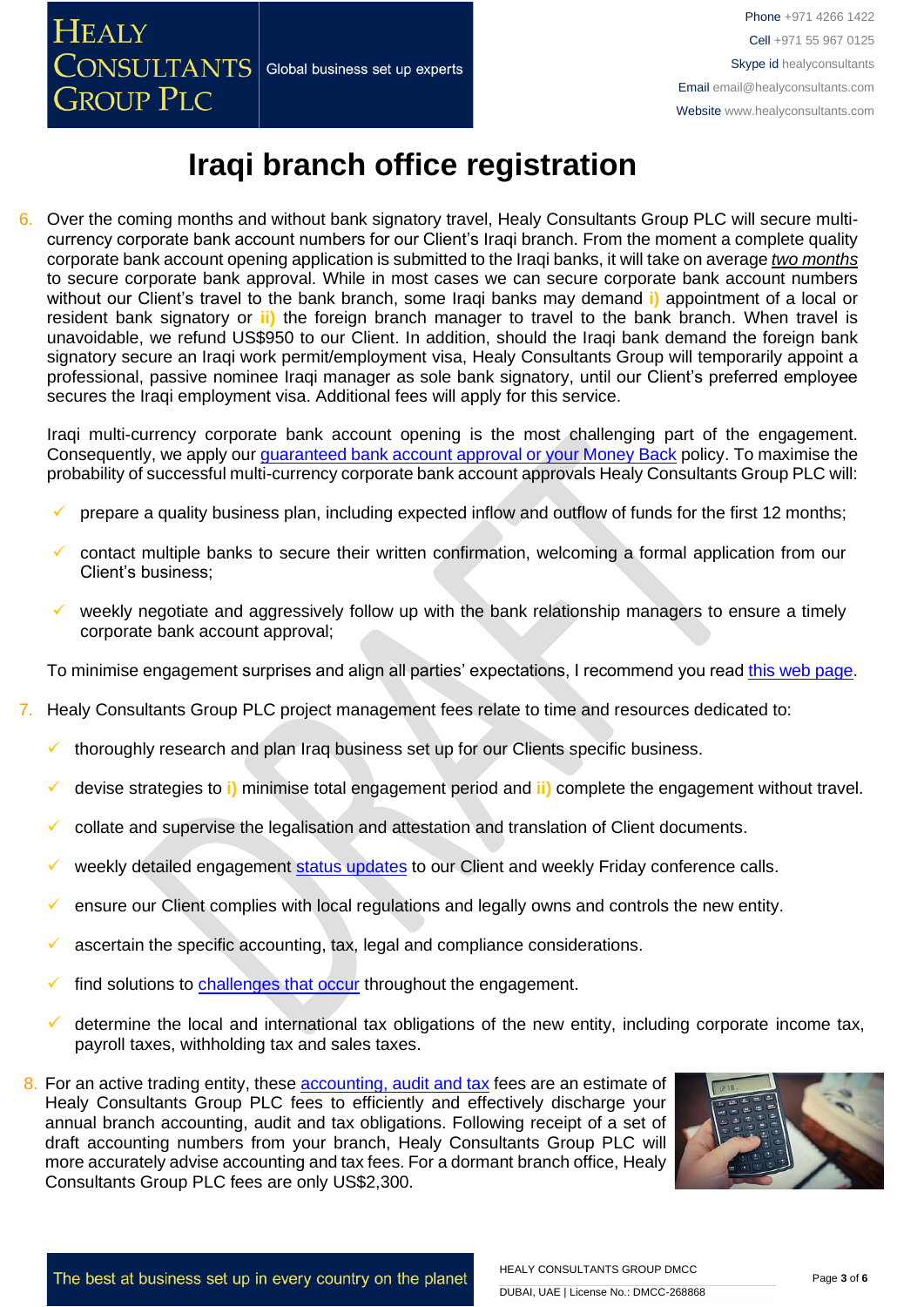

- 9. All fees quoted in this invoice correspond to fees quoted on Healy Consultants Group PLC's [website.](http://www.healyconsultants.com/company-registration-fees/) Please review this invoice carefully to identify errors. During the rush of a business day, it is possible Healy Consultants Group PLC inadvertently made fee calculation errors, typing errors or omitted services or omitted historic fee payments from Clients. In the unfortunate event you identify invoice errors, please revert to me directly re the same. I apologize in advance if I or my staff made invoice errors.
- 10. Assuming our Clients re-engage Healy Consultants Group PLC in year 2, this fee is an estimate of the fees payable next year, 12 months after the date of branch office registration.
- 11. The fees quoted in this invoice are a prediction of the fees required to efficiently and effectively complete this engagement in a timely manner. If during the engagement Healy Consultants Group PLC realizes that the project is more complex than anticipated, requiring a large additional investment of time, my Firm will revert to request additional fees. If Healy Consultants Group PLC completes the engagement faster than expected and more easily than expected, Healy Consultants Group PLC is happy to refund some fees to our Client.
- 12. There is no fund remittance (nor paid up share capital) requirements for branch registration in Iraq. However, the parent company must be at least 2 years old and must supply the latest audited financial statements to the Iraqi authorities.
- 13. If required, Healy Consultants Group PLC will be pleased to assist our Client secure employee [visa](http://www.healyconsultants.com/iraq-company-registration/formation-support-services/) approvals. Our fee is US\$4,950 for the first employee, US\$3,950 per employee thereafter. It will take 4 to 8 weeks to secure the same. Our employee visa fees include preparation of a quality visa application and submitting to the correct Government immigration officers. The Government enjoys ultimate power of approval of visa applications. Consequently, guaranteed success is outside of Healy Consultants Group PLC's control. What is inside our control is the preparation and submission of a high-quality immigration visa application that maximizes the likelihood of visa approval.
- 14. Each entity must appoint a manager or director who is resident in Iraq. If required, and until our Client has secured a work and residence permit in Iraq, Healy Consultants Group will be happy to supply our Client with a professional, passive nominee Iraqi branch manager for 12 months. The passive nominee will be neither involved in our Client's daily business activities nor corporate bank accounts, but will be merely an appointee to comply with Iraqi law. Our annual nominee fee is US\$10,600 for a low-risk Client. These fees include the nominee's monthly remuneration, social security contribution and direct withholding taxes.

Alternatively, should our Client require a semi-active nominee, Healy Consultants Group PLC will be pleased to supply our Client a menu of passive nominee branch managers for a one-time finder fee of US\$4,950. Our fee includes i) [appointing a quality nominee that can supply our Client detailed due diligence ii\)](https://www.healyconsultants.com/corporate-advisory-services/nominee-shareholders-directors/national-shareholder-services/) aggressively and skilfully negotiating [the monthly/annual branch manager fee iii\)](https://www.healyconsultants.com/corporate-advisory-services/nominee-shareholders-directors/national-shareholder-services/) crafting a nominee agreement that protects our Client's foreign investment in Irag and iv) preparing a detailed comparison table, comparing and [contrasting multiple nominees for our Client's](https://www.healyconsultants.com/corporate-advisory-services/nominee-shareholders-directors/national-shareholder-services/) selection. Depending on the passive nominee selected, our Client [should budget to pay annual nominee fees ranging from US\\$12,000 to US\\$30,000. For transparency](https://www.healyconsultants.com/corporate-advisory-services/nominee-shareholders-directors/national-shareholder-services/)  [purposes, this annual fee is payable directly to the Iraqi nominee by our Client,](https://www.healyconsultants.com/corporate-advisory-services/nominee-shareholders-directors/national-shareholder-services/) independent of Healy [Consultants PLC.](https://www.healyconsultants.com/corporate-advisory-services/nominee-shareholders-directors/national-shareholder-services/)

15. If our Client and Healy Consultants Group PLC properly plan this engagement, our Client will not have to travel during this engagement. Healy Consultants Group PLC will efficiently and effectively and aggressively complete branch registration and corporate bank account opening in a timely manner without our Client presence. Instead, our Client will need to **i)** sign and get documents legalized in the embassy in their country of origin and **ii)** courier the originals to Healy Consultants Group PLC office.

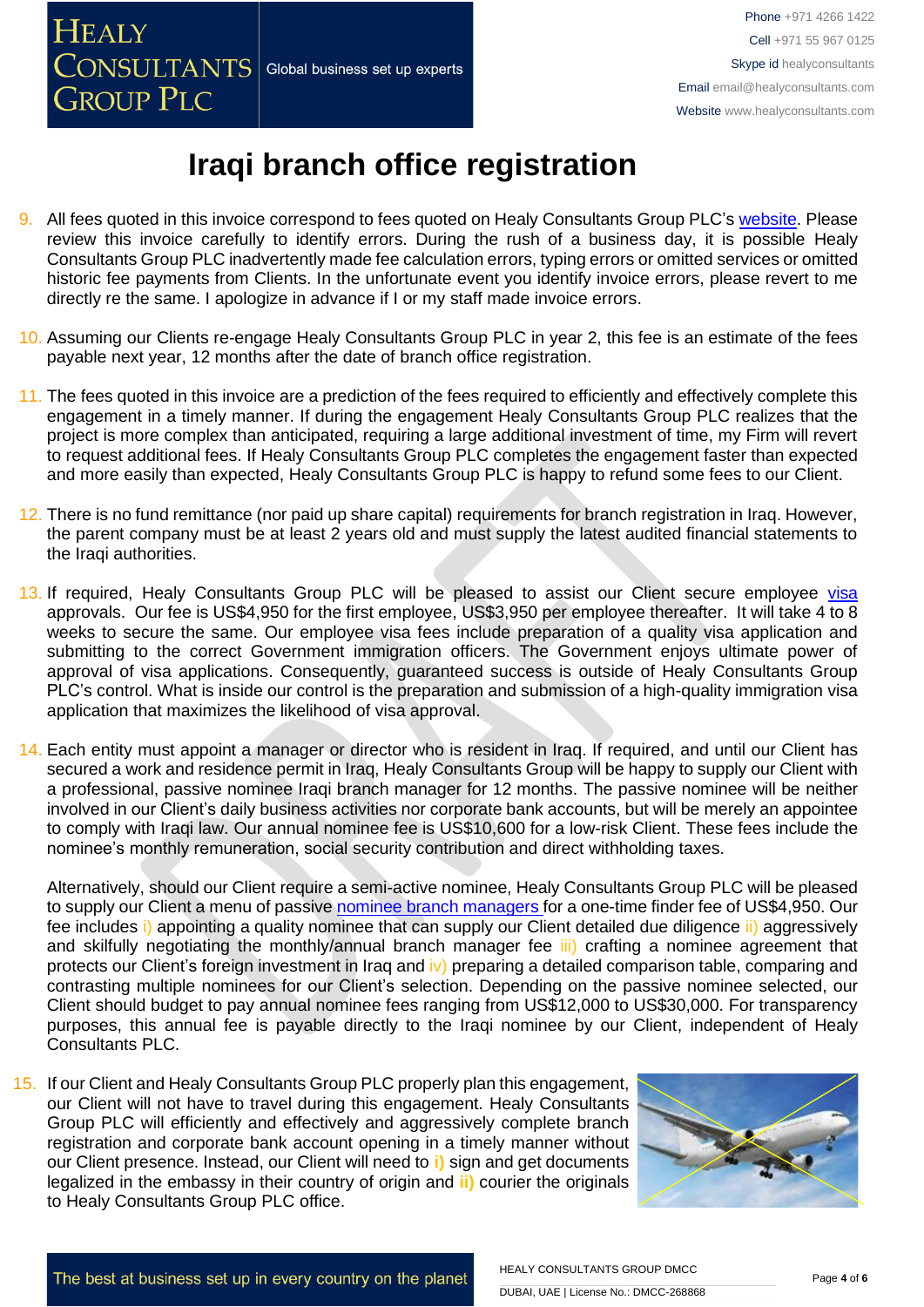

- 16. Monthly, quarterly and mid-year Government tax obligations include **i)** payroll reporting and **ii)** monthly and quarterly VAT and corporation tax return filing. If you need our help, Healy Consultants Group PLC can complete monthly Government reporting for a monthly fee of US\$1,000. Healy Consultants Group PLC monthly support will include **i)** receiving in Dropbox the monthly invoices from our client **ii)** labelling monthly bank statement transactions **iii)** preparation and submission of VAT returns and **iv)** monitoring monthly profit levels to minimise annual tax **v)** submission of monthly employee payroll reporting.
- 17. Depending on our Client's business and nationality, the Iraqi Government may require a special regulatory license to carry on your business in the country. Healy Consultants Group PLC will assist our Client secure license approval. However, the Government enjoys ultimate power of approval of branch registrations and business licenses.
- 18. During the engagement, shareholders and General Manager documents must be translated into Arabic and attested both by the Iraqi embassy in country of residence and the Ministry of Foreign Affairs in Iraq, before the Government and Bank approve branch registration and corporate bank account opening respectively. Consequently, our Client must budget for possible additional translation and embassy atestation fees.

Either our Client or Healy Consultants Group PLC can complete this administrative task. As always, Healy Consultants Group PLC will negotiate with all third parties to eliminate or reduce additonal engagement costs. For transparency purposes, all third party fee payments will be supported by original receipts and invoices. Examples of possible third party payments include **i)** embassy fees **ii)** notary public costs **iii)** official translator fees.

- 19. It is important our Clients are aware of their personal and corporate tax obligations in their country of residence and domicile; and they will fulfil those obligations annually. Let us know if you need Healy Consultants Group PLC help to clarify your local and international annual tax reporting obligations.
- 20. During the course of your engagement, multiple couriers will be sent to **i)** Governments and banks **ii)** lawyers and accountants and **iii)** to you. Average total engagement courier fees approximate US\$150 and it is fair and reasonable we ask our multi-national Clients for these third-party costs. As always, courier fee payments will be supported by original receipts and invoices. Following engagement completion. Healy Consultants Group PLC will refund our Client any excess of funds received over actual courier costs paid during the engagement. Thanking you for your understanding.
- 21. Engage Healy Consultants Group PLC to [project manage \(click link\)](http://www.healyconsultants.com/project-manage-engagements/) the set up of your business in every country on the planet. We are the best in the [world \(click link\)](http://www.healyconsultants.com/best-in-the-world/) at what we do and we are a one-stop-shop for [the A to Z \(click link\)](http://www.healyconsultants.com/a-to-z-of-business-set-up/) of every country engagement.
- 22. As stipulated on our [business website](http://www.healyconsultants.com/) and in section 3 of our engagement letter, Healy Consultants Group PLC will only commence the engagement following **i)** settlement of our fees and **ii)** completion and signing of our legal engagement letter.
- 23. Healy Consultants Group PLC will only incorporate your branch office after 75% of due diligence [documentation](http://www.healyconsultants.com/due-diligence/) is received by email. Healy Consultants Group PLC will only open a corporate bank account after 100% of the Client's original due diligence documentation is received by courier.
- 24. During the annual renewal engagement with our Client, our in-house [Legal and Compliance Department](http://www.healyconsultants.com/about-us/key-personnel/cai-xin-profile/)  [\(click link\)](http://www.healyconsultants.com/about-us/key-personnel/cai-xin-profile/) reviews the quality and completeness of our Client file. Consequently, Healy Consultants Group PLC may revert to our Client to ask for more up to date [due diligence documentation.](http://www.healyconsultants.com/due-diligence/)
- 25. Some of our Clients engage Healy Consultants to [recruit \(click link\)](http://www.healyconsultants.com/corporate-outsourcing-services/how-we-help-our-clients-recruit-quality-employees/) local employees. We have a lot of experience in this area and we are quite skilled at securing quality candidates for our Clients.